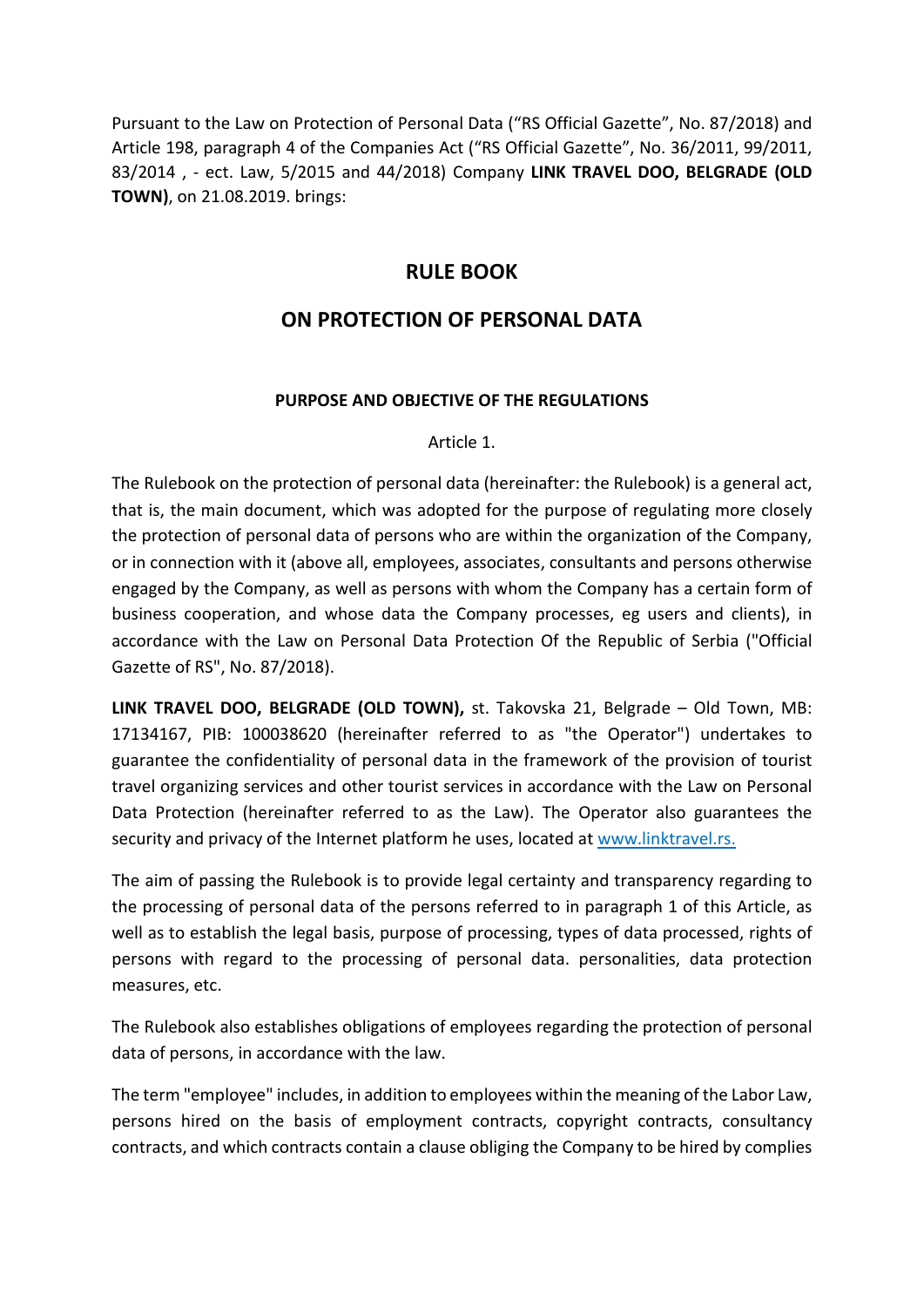with the provisions of this Rulebook, and the text from it is annexed and an integral part of each individual contract.

### TERMS AND ABBREVIATIONS

### Article 2

• Property Data Protection Law ("RS Official Gazette", No. 87/2018, hereinafter: "Data Protection Act", "DPA");

• Labor Law of the Republic of Serbia ("RS Official Gazette", 24/2005, 61/2005, 54/2009, 32/2013, 5/2014, 13/2017 - Constitutional Court decision and 113/2017);

• Commissioner for Information of Public Importance and Personal Data Protection of the Republic of Serbia (hereinafter referred to as "the Commissioner");

• Personality information is any information relating to an individual whose identity is determined or identifiable, directly or indirectly, especially based on an identity tag, such as name and identification number, location data, identifiers in electronic communications networks or one, that is, more features of his physical, physiological, genetic, mental, economic, cultural and social identity;

• Specific types of personal data are data revealing racial or ethnic origin, political opinion, religious or philosophical beliefs or membership in a union, genetic data, biometric data, data on a person's health, sexual life or sexual orientation;

• Processing personal data is any action or set of actions that is performed automated or nonautomated with personal data or data sets, such as collecting, recording, sorting, grouping, or structuring, storing, rendering or modifying, disclosing, insight, use , detecting by transmitting, or delivering, duplicating, disseminating or otherwise making available, comparing, restricting, deleting or destroying (hereinafter: processing);

• The Operator is the Company as a legal entity, which in terms of Property Data Protection Law determines the purpose and manner of processing personal data.

• The Processor is a natural or legal person, who processes personal data on behalf of the Operator.

• "Recipient" means a natural or legal person, or authority, to whom personal data have been disclosed, whether it is a third party or not, unless it is a public authority that in accordance with the law receives personal data within investigate a particular case and process this data in accordance with personal data protection rules pertaining to the purpose of the processing;

• "third party" means a natural or legal person, or authority, other than the data subject, the Operator or the Processor, or the person authorized to process personal data under the direct control of the Operator or Processor;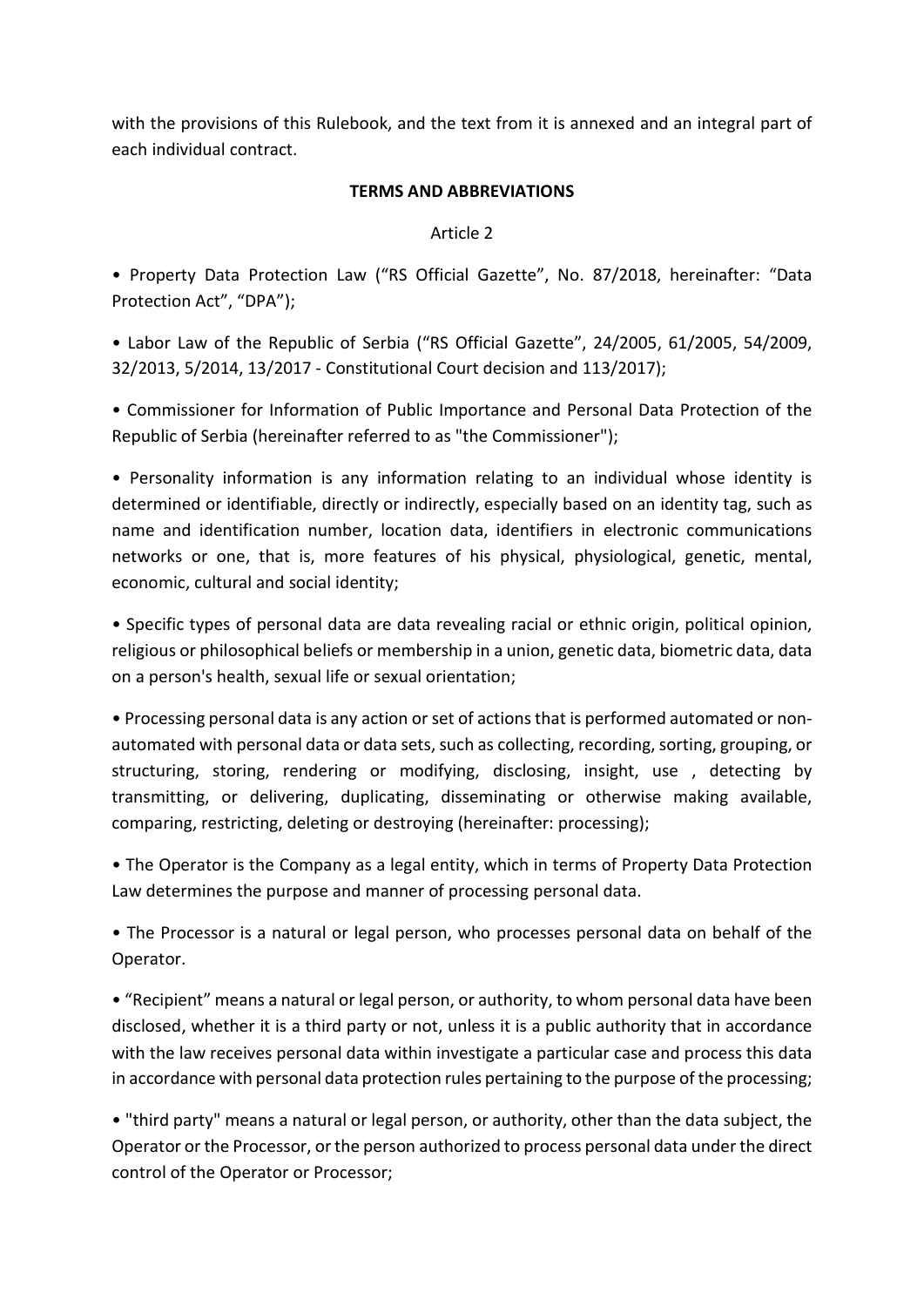• "consent" of the data subject is any voluntary, specific, informed and unambiguous expression of the will of that person, by which that person, by a statement or clear affirmative action, consents to the processing of personal data related to him / her;

• "personal data violation" means a violation of personal data security that results in the accidental or unlawful destruction, loss, alteration, unauthorized disclosure or access to personal data that has been transmitted, stored or otherwise processed;

• "Representative" means a natural or legal person residing or having a head office in the territory of the Republic of Serbia who, in accordance with Article 44 of this Law, is authorized to represent the Operator or Processor in connection with their obligations under this Law.

### DATA ABOUT PERSONALITY PROCESSED BY THE OPERATOR

#### Article 3

The Company may process the following personal data of employees:

• First and last name, address, date and place of birth, gender, marital status, identification number, ID card, citizenship, health insurance number (LBO);

• Academic and professional qualifications: level of education, titles, data on skills, knowledge of foreign languages, training, employment history, curriculum vitae;

• Financial information: bank account number, earnings data and additional fees;

• Information on performance of work responsibilities: position, assessment of supervisory authority (persons), business e-mail address, IP address, access credentials (eg username and password);

• Communication data: e-mail, telephone number, contact of an emergency relative, as well as other data necessary for the fulfillment of legally prescribed obligations of the employer and the realization of employment contracts, namely another contractual relationship between the employee and the Company.

• The Company may also process certain categories of special types of personal data, such as health data or religious identity data, and in accordance with Article 17 of the LPPC, special types of personal data of employees for the purpose of fulfilling their obligations or exercising their statutory powers in the field of work, social security and social security.

• The Company does not process large number or any other type of personal informations than is necessary to fulfill the stated purpose. If the processing of specific types of data is done on the basis of a person's consent (for example, in order to adapt the training conditions to the trainees' health status), that consent must be given in writing, which contains detailed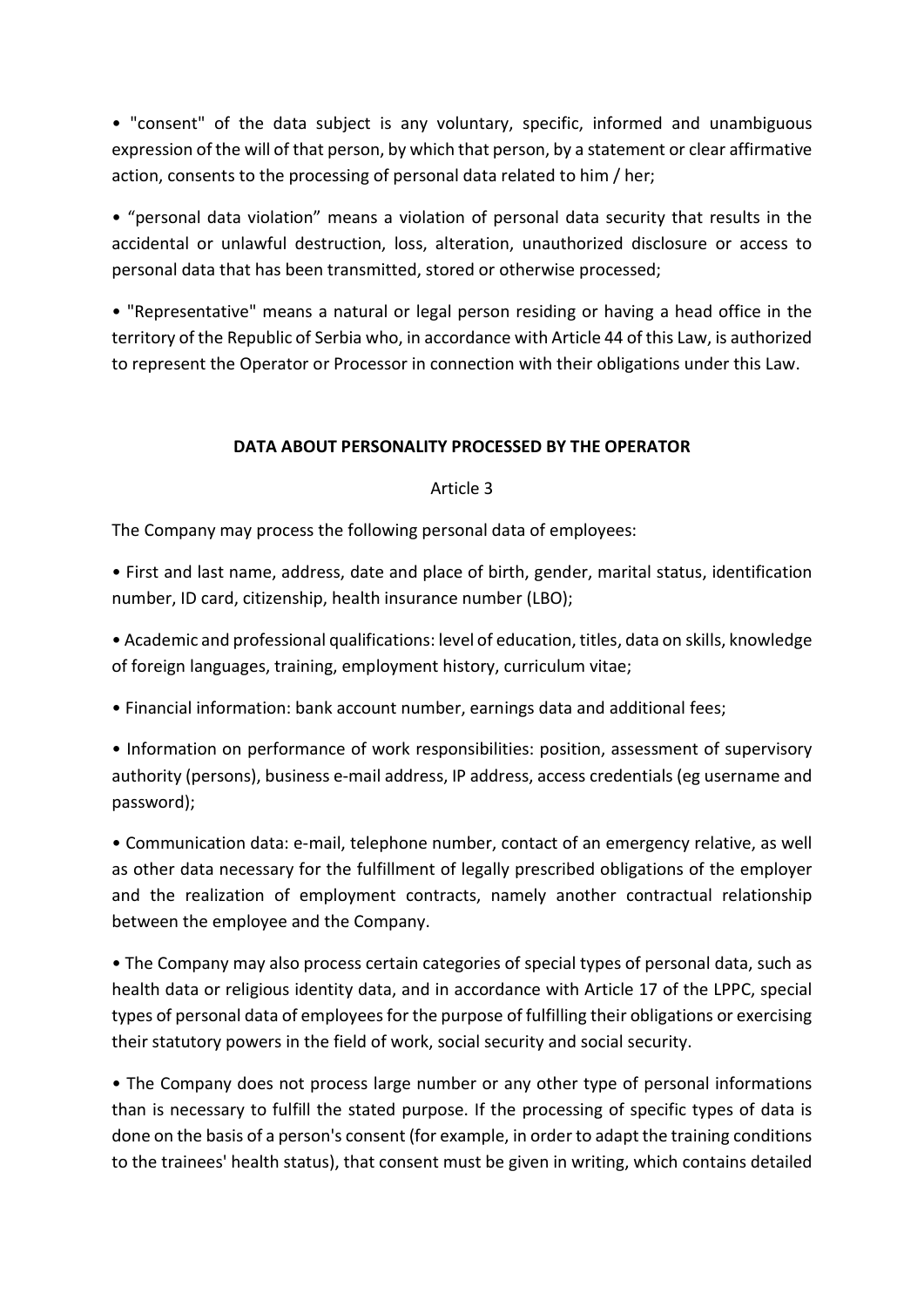information on the type of data being processed, the purpose of the processing and how data is used.

The Company may process the following customer / client identity information:

• Name and surname, date of birth, place of birth, address of residence, passport number, JMBG (Unique Master Citizen Number), contact e-mail address, contact telephone.

The Company may process the following information on the candidate's personal identity:

• First and last name, date and place of birth;

• Academic and professional qualifications contained in the CV and cover letter (education level, titles, skills, foreign language skills, training, list of previous employers; communication data: e-mail, telephone number).

When announcing an open competition for employment, the Company does not determine the form of the CV, but leaves it to the candidate to determine it himself. In this sense, the Company may come into possession of a larger volume of data than presented, by the will of the job candidate. All data collected is stored for up to 1 year for the purpose of ex-post evaluation of the need to hire job applicants.

## SOURCES OF PERSONAL DATA

## Article 4

The Company collects (electronically, in written or verbally) personal data directly from the data subject: employee, user or client.

The Company may collect information about employees and job applicants from other sources, former employers in particular, in case the provided informations are relevant for employment. All data that is not necessary will be permanently deleted.

## PURPOSE OF DATA PROCESSING

## Article 5

The Company processes personal data for the purposes specified in the provisions of Article 6-9 of this Ordinance.

No more data or a wider range of data is processed than it is necessary to achieve the stated purposes.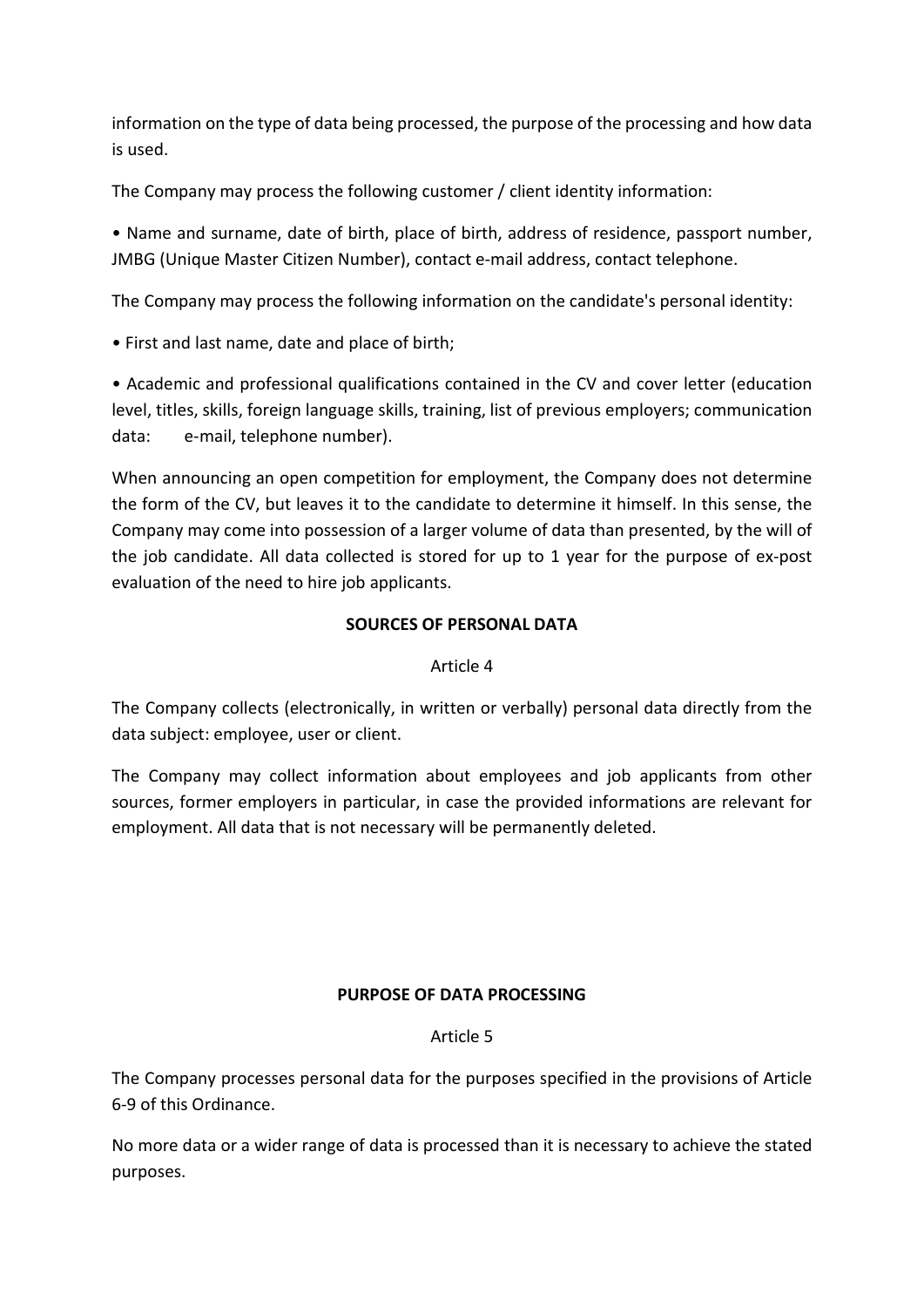#### EMPLOYMENT AND MANAGEMENT OF HUMAN RESOURCES

#### Article 6

The Company processes personal data for the purposes of establishing and implementing employment, including other contractual relationships by which the Company engages associates and consultants, such as data for the purposes of determining the adequacy and qualifications of candidates for certain positions, for managing working hours and absences, to calculate wages, travel expenses and per diems, to determine sickness and other forms of benefits, to evaluate employee progress, to provide additional training and education and to disciplinary action.

#### BUSINESS ACTIVITIES

#### Article 7

The Company deals with the organization and sale of mainly corporate and business travel arrangements in the country and abroad. The Company processes personal data for the purposes of organizing tourist arrangements, that is, for accommodation, transportation and accompanying travel documents. Most of our passengers are companies employees who sign the Cooperation Agreement with us, which is not uniform, since the Agreement is adapted to the way of business and clients needs. The informations are collected directly from the parties by looking at the documents (passport or ID) and can also be collected by mail or telephone.

When booking accommodation, air tickets, the following informations are used: name, surname, number of passports, address, JMBG, date of birth, date of issue and expiry of the passport. They also provide us with informations as to whether they are members of the FreequentFlyer program, the numbers under which they are kept, the choice of seats and meals on the plane, the number of employees, the number of cost centers and etc.

To help us obtain a visa, they need to provide us with all the passport information as well as a scanned passport, employment certificate and income statement (salary amount). Different services require different informations, and each client has his or her specific requirements for how to outsource to their employees, which includes different informations.

Informations such as e-mail and mobile phone are used to communicate with customers and send time-of-travel notifications, new offers, etc.

Informations are in the mail correspondence on our server. There are also profiles of travelers with personal informations contained in our back office program as well as internet applications that we use to book services. We process the data by entering it into systems that allows us to issue services (AMADEUS, hotel aggregators, check-in websites, etc.)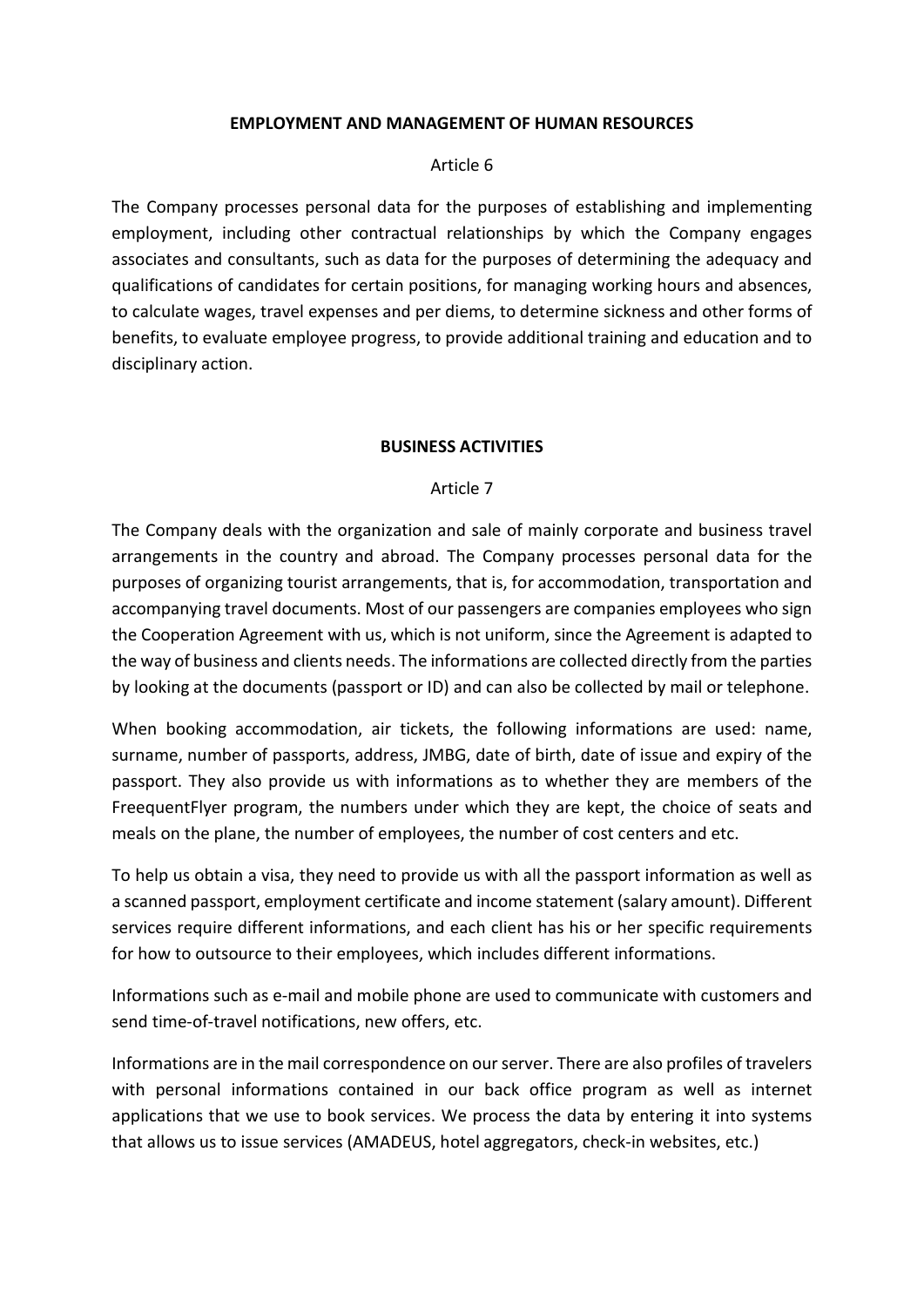Informations are stored in our database, the agency reservation system as well as in the safe deposit box, until the end of the service or on an otherwise agreed date.

When creating a travel insurance policy, we enter informations into the insurance company system where all the above mentioned information are entered and the policy issues from their system are entered.

In accordance with the Law on Tourism, we keep all documentation on sold tourist trips, which include the Travel Contract with individuals and their data, in our reservation system for two years, after which we delete the data from the system.

The data is not used for other uses, nor is it sent to third parties.

## COMMUNICATIONS, INFORMATION TECHNOLOGIES AND INFORMATION SECURITY

#### Article 8

The Company processes personal data for the purpose of managing and maintaining the functioning of the communication and information network, as well as maintaining information security.

#### COORDINATION OF BUSINESS WITH RELEVANT RULES

#### Article 9

The Company processes personal data for the fulfillment of legal obligations and harmonization of operations with the relevant legal regulations, primarily in the field of labor and tax legislation.

#### ACCESS AND ACCESSION OF PERSONAL DATA

## Article 10

Only the Operator and the Operators employee have access to personal data.

Personality information will only be available to third parties outside of the Operators in the following cases:

• The Company will only disclose personal information to third parties for the purposes set out below, taking all necessary steps to ensure that personal data are processed and provided in accordance with applicable regulations.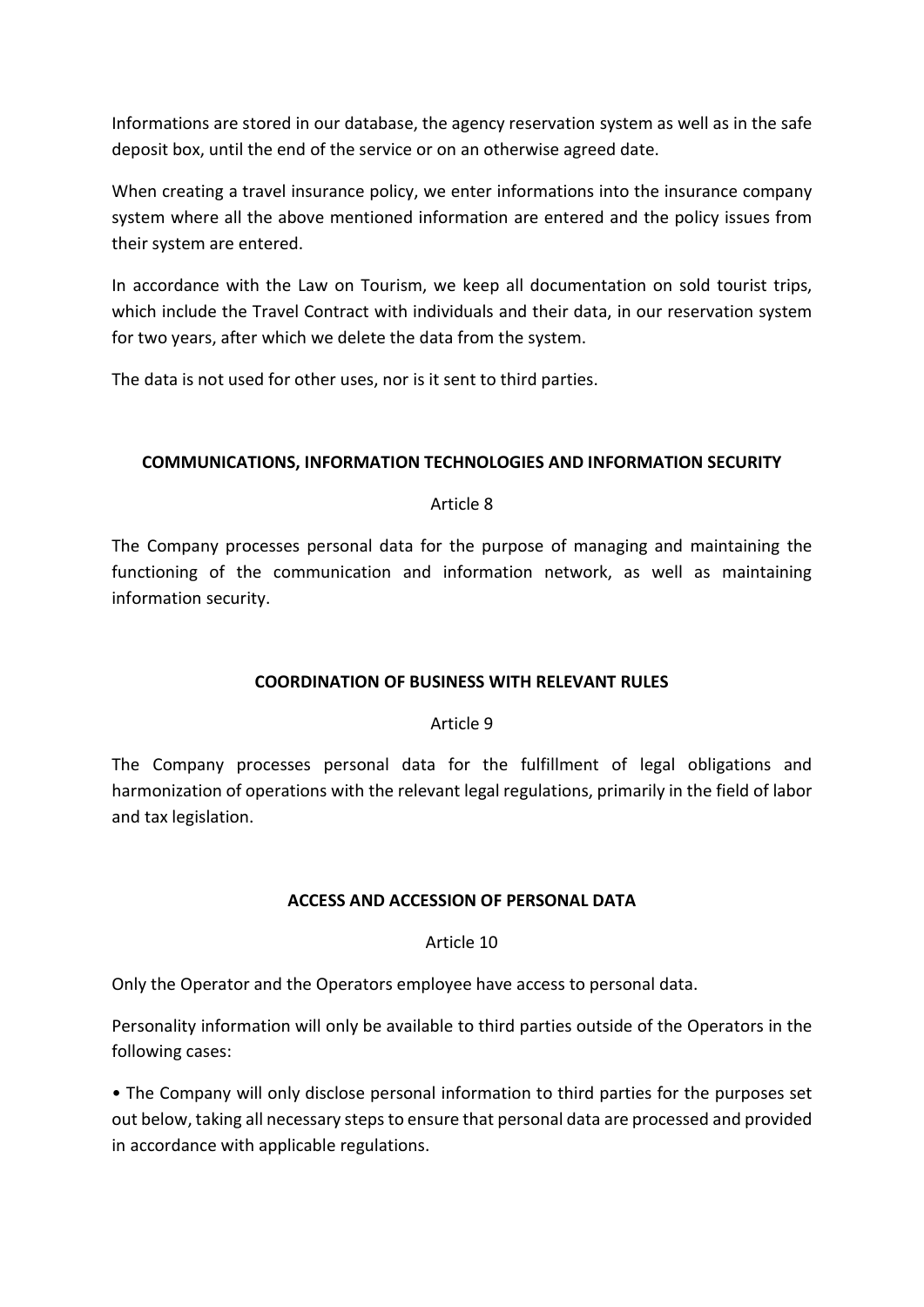• The Company may engage third parties - service providers - to perform individual data processing operations for the account and on behalf of the Company in which case, the Company has the capacity of Operator and the service providers the capacity of personal data Processor. In this situation, only the data necessary for the accomplishment of the purpose of the contracted processing is given to the processor, and the processor cannot use it for other purposes. In these cases, the terms of the data processing and the responsibility for data protection will be defined by the contract between the Company and the processor.

• Personal data will only be made available to public authorities when required by law.

• If the information needs to be forwarded in order to implement the Contract.

Personal data processors have no right to process personal data provided to them for purposes other than performing the tasks assigned to them by the Operator, based on the Agreement. Processors are obliged to comply with all written instructions of the Operator. The Operator shall take all necessary measures to ensure that the hired operators strictly adhere to the Personal Data Protection Law and the written instructions of the Operator, as well as to take appropriate technical, organizational and personnel measures to protect the personal data.

The operator also collects personal data from travelers or clients from other countries for the purpose of implementing the Travel Agreement.

The operator transfers personal data to other countries and international organizations for the purpose of implementing the Travel Agreement.

The operator processes personal data in the Republic of Serbia.

## DATA STORAGE RULES

#### Article 11

Personal data will not be retained for longer than is necessary for the purpose for which they were processed. If the term of keeping personal data is prescribed by law, the Company shall retain the data within the given legal period. Upon fulfillment of the purpose, meaning, expiry of the statutory time limit for keeping the data, the data will be permanently deleted.

In accordance with the Law on Tourism, we keep all documentation about sold tourist trips, which include the Travel Contract with individuals and their data, in our reservation system for two years, after which we delete the data from the system.

The data is not used for other uses, nor is it sent to third parties.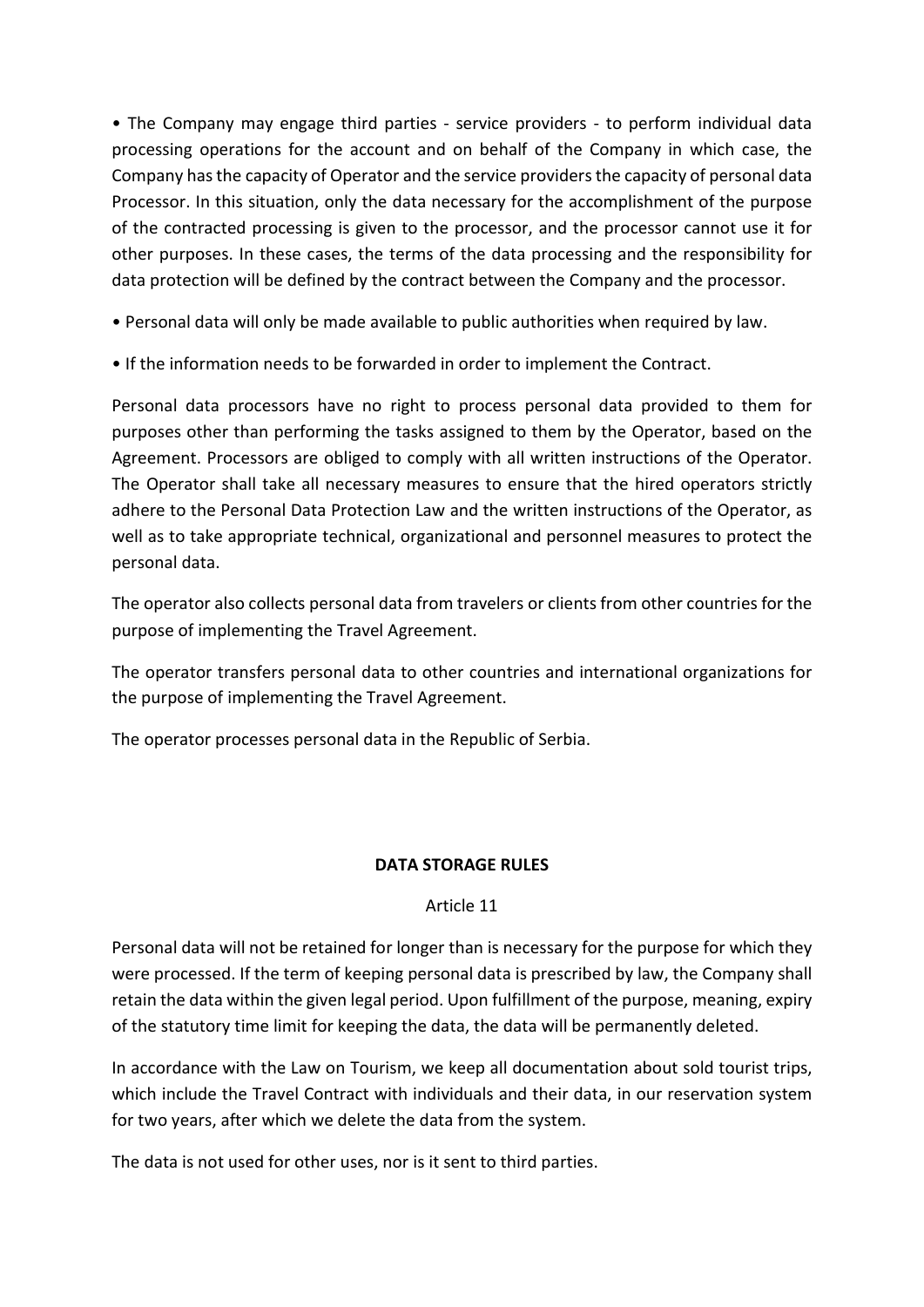In certain cases, personal data may be stored for an extended period of time, for the purposes of fulfilling legal obligations or for establishing, exercising or defending a legal claim, in accordance with applicable laws.

Personal data on employees and former employees are permanently stored in the Company's personnel records in accordance with the Law on Records in the Field of Work.

## PERSONAL RIGHTS WITH REGARD TO THE PROTECTION OF PERSONAL DATA

## Article 12

• Right to be informed

Employees and other data subjects have the right to be informed of their rights, obligations and issues related to the processing of their personal data, within the meaning of the Property Data Protection Law, even before the processing of such data begins.

• Right to access

Employees and other data subjects have the right to request from the Company to provide access to their personal data, in means to have the right to determine the subject, manner, purpose and extent of the processing of such data, as well as to ask questions about the processing itself.

• Right to rectification and amendment

Upon completion of the inspection, data subjects have the right to request from the Company to correct, supplement, or update the processed personal data.

• Right to delete

The data subject may require the Company to delete their personal data in accordance with the Property Data Protection Law, as well as to interrupt or temporarily suspend processing.

• Right to withdraw processing consent

In situations where the legal basis for the processing of personal data is the consent of the data subject, that person shall have the right to withdraw that consent at any time, in writing.

• The right to limit processing

The data subject, in accordance with the Property Data Protection Law, has the right to require the operator to restrict the processing of his personal data.

• Right to data portability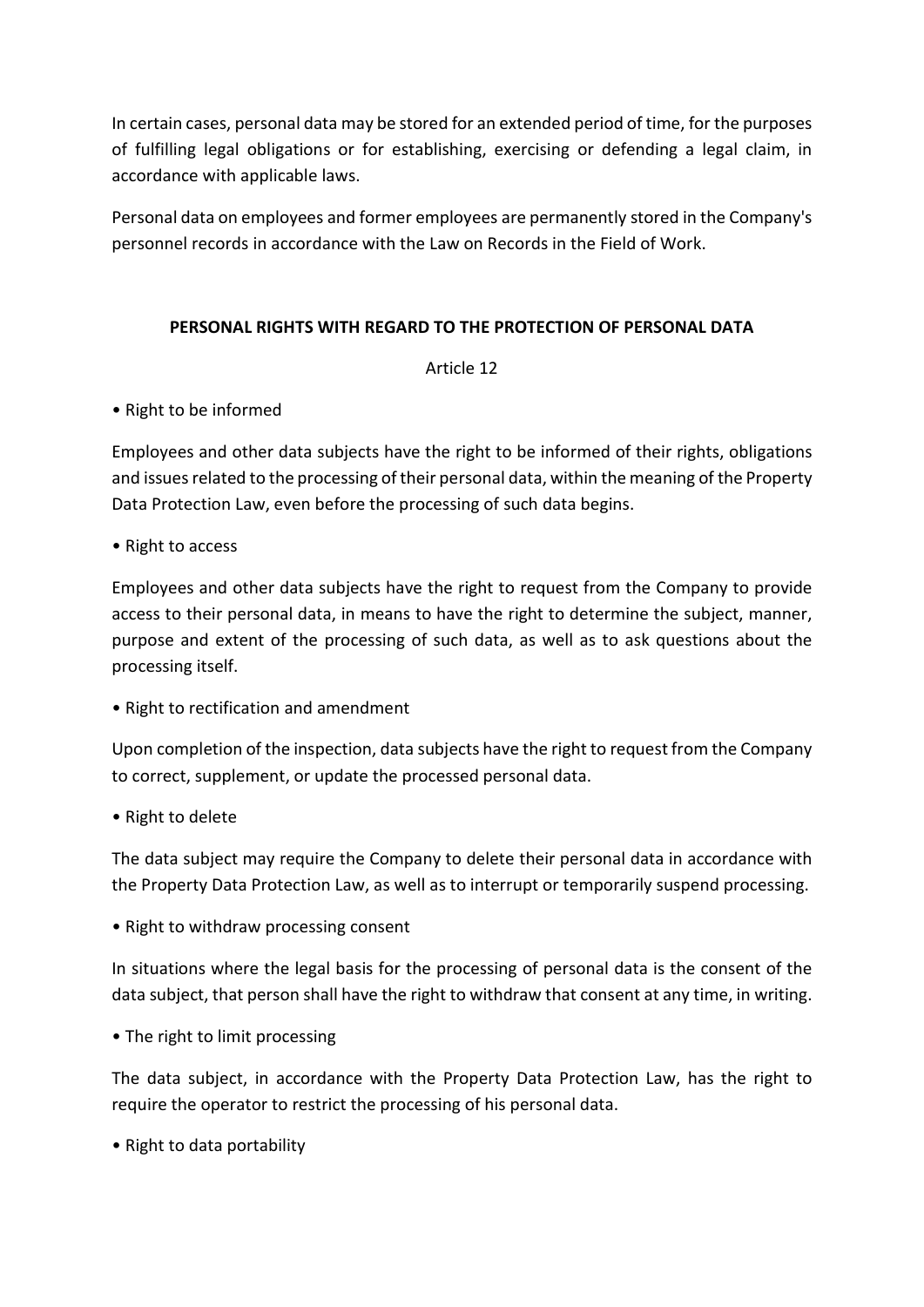The data subject may require the transfer of personal data to another operator, when technically feasible, or when the personal data subject to the transfer request is in a structured and machine-readable format.

• Right to object and to make individual decisions automatically

If it considers it justified in relation to the particular situation it is in, the data subject shall have the right to object at any time to the operator for the processing of his or her data, and not to be subject to a decision taken solely on the basis of automated processing, including profiling, if that decision produces legal consequences for that person or that decision significantly affects his or her position.

The data subject has the right to oppose the processing of personal data for the purpose of direct marketing and to request a restriction of processing in other cases.

In case the data subject is not satisfied with the Company's response to the request for fulfillment of the rights regarding the protection of personal data, it has the right to file a complaint with the Commissioner for information of public importance and protection of personal data (https://www.poverenik.rs/sr/).

# OBLIGATIONS OF EMPLOYEES

## Article 13

Employees are obliged to submit their personal data, which are necessary for the Company to fulfill its legal obligations, as well as to carry on its current business.

Employees are obliged to respect and protect the personal data they process during work, in accordance with the personnel, technical and organizational measures prescribed by the Operator or employer, in order to protect the integrity of the personal data and the rights of the data subject.

Employees can only process data that they are allowed to access, in accordance with the tasks they perform.

## OPERATOR AND PERSONAL PROTECTION PERSON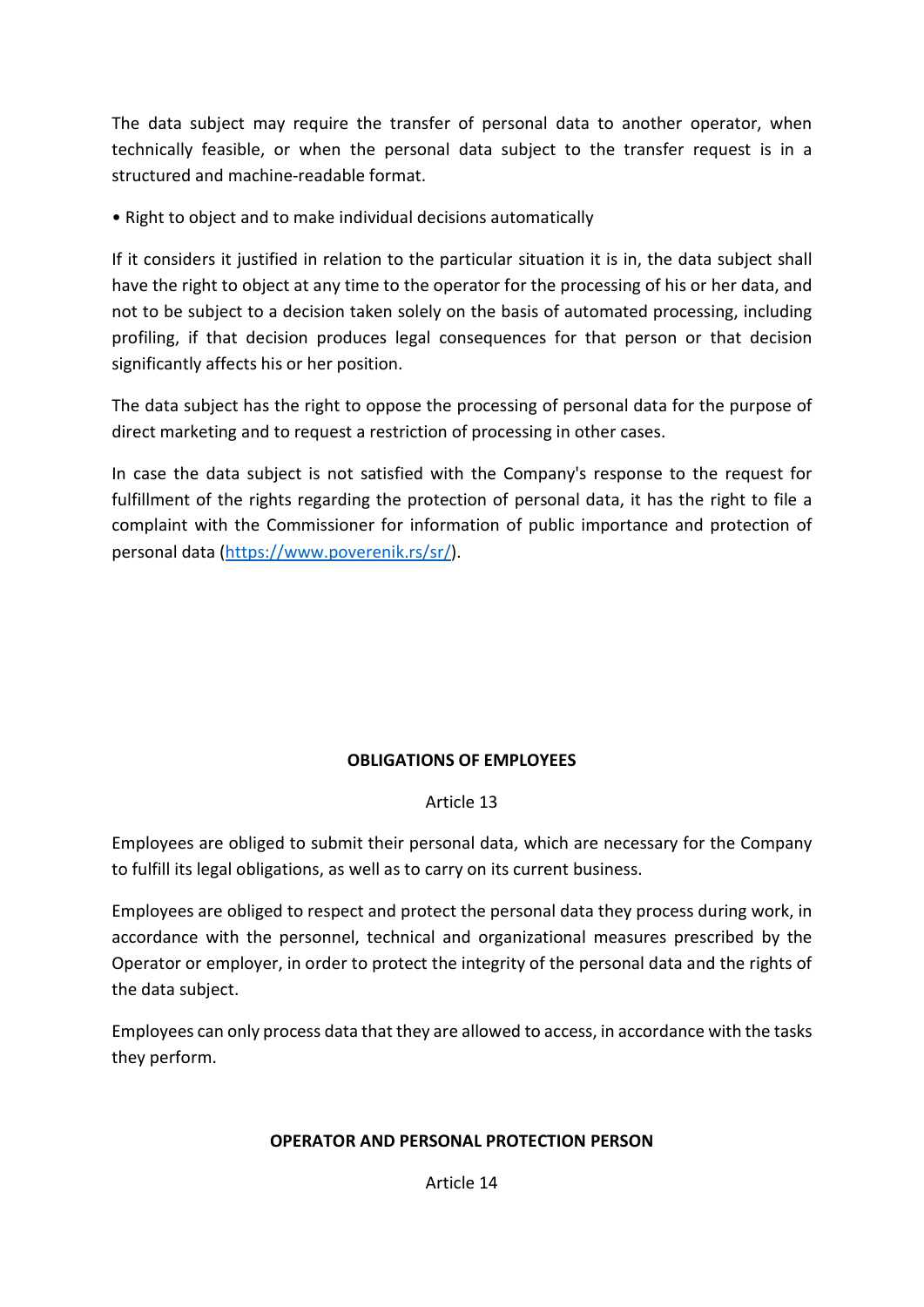## Operator:

Contact information about the Operator:

Name of Operator: LINK TRAVEL DOO, BELGRADE (OLD TOWN) Address: st. Takovska 21, Belgrade – Old Town Contact phone: (+381 11) 3241 592, 3345 514 Mail: info@linktravel.co.rs

## Personal Data Protection Officer:

Interested persons whose data are subject of Operators processing may realize their rights on protection of personal data as well as any questions and dilemmas regarding their rights to protection of personal data by making contact with a person for protection of personal data.

The personal data protection officer of the Operator is:

Name: Svetlana Živković Contact phone: 011/7450-321 Mail: dpo@linktravel.rs

Pursuant to Article 58 of the Law, the obligations of persons for protection of personal data are:

- informs and gives opinion to the operator or processor, as well as to employees who perform processing operations on their legal obligations regarding the protection of personal data;
- monitor the implementation of the provisions of this Law, other laws and internal regulations of operators or processors related to the protection of personal data, including issues of responsibility sharing, awareness raising and training of employees involved in processing operations, as well as controls;
- give an opinion, when requested, on the assessment of the impact of processing on the protection of personal data and monitor the conduct of that assessment, in accordance with Article 54 of this Law;
- cooperates with the Commissioner, represents the contact point for cooperation with the Commissioner and advises him on issues related to processing, including notification and obtaining the opinion referred to in Article 55 of this Law.

The manager informed the Commissioner about the person for protection of personal data on the prescribed Form and at the required mail address licezazastitu@poverenik.rs.

#### TRANSITIONAL AND FINAL PROVISIONS